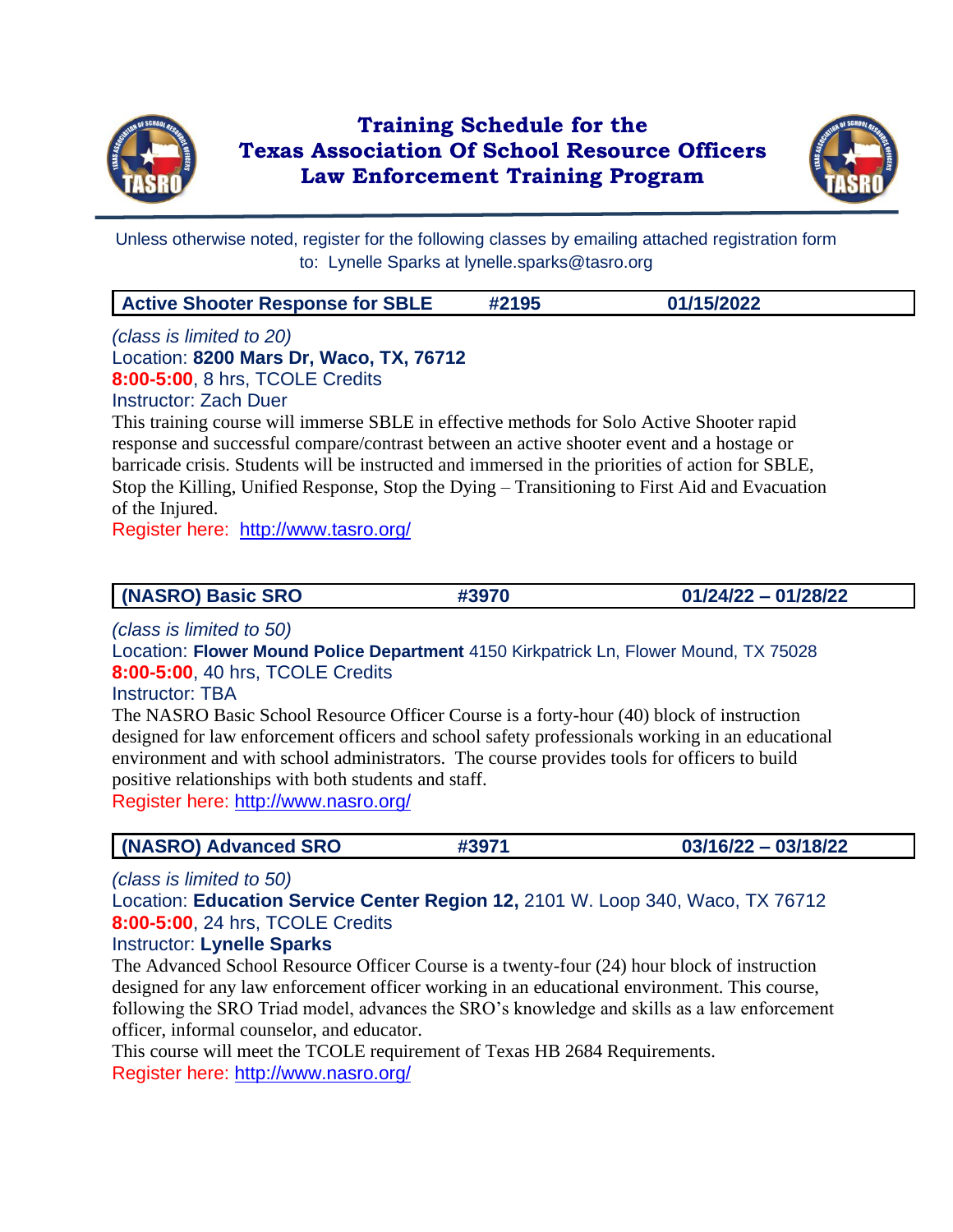**(NASRO) Advanced SRO #3971 05/23/22 – 05/25/22**

*(class is limited to 50)*

## Location: : **Allen Police Department** 900 S. Greenville Ave, Allen, TX 75002 **8:00-5:00**, 24 hrs, TCOLE Credits

#### Instructor: **TBA**

The Advanced School Resource Officer Course is a twenty-four (24) hour block of instruction designed for any law enforcement officer working in an educational environment. This course, following the SRO Triad model, advances the SRO's knowledge and skills as a law enforcement officer, informal counselor, and educator.

This course will meet the TCOLE requirement of Texas HB 2684 Requirements.

Register here:<http://www.nasro.org/>

| 2022 TASRO Safe School Conference | #3954 | $06/27/22 - 06/30/22$ |
|-----------------------------------|-------|-----------------------|
|-----------------------------------|-------|-----------------------|

## *(class is limited to 400)*

Location: **Hilton Palacio del Rio**, 200 South Alamo Street, San Antonio, TX 78205-3213 **8:00-5:00**, 28 hrs, TCOLE Credits

### Instructors:TBA

The 9th annual TASRO Safe School Conference will be held June, 27 2022 to June, 30 2022 in San Antonio, TX. The TASRO conference will bring together school resource officers, law enforcement, school security/safety professionals, school board members, school administrators, and others to receive superior training and networking opportunities. The conference will incorporate the NASRO SRO triad concept of educator, informal counselor, and law enforcement with breakout sessions and nationally known keynote speakers. Attendees will have the opportunity to receive 28 hours of training; view an exhibit hall with the latest products, technology and innovations; and complete a NASRO Training Course onsite. Get the training you need, connect with SROs, educators, and school safety experts, and experience the fun and excitement of San Antonio!

Register here:<http://www.tasro.org/>

| (NASRO) Advanced SRO | #3971 | 06/27/22 - 06/29/2022 |
|----------------------|-------|-----------------------|
|----------------------|-------|-----------------------|

*(class is limited to 32)*

Location: : **Hilton Palacio del Rio**, 200 South Alamo Street, San Antonio, TX 78205-3213 **8:00-5:00**, 24 hrs, TCOLE Credits

#### Instructor:TBA

The Advanced School Resource Officer Course is a twenty-four (24) hour block of instruction designed for any law enforcement officer working in an educational environment. This course, following the SRO Triad model, advances the SRO's knowledge and skills as a law enforcement officer, informal counselor, and educator.

This course will meet the TCOLE requirement of Texas HB 2684 Requirements. Register here:https://www.nasro.org/events/2022/06/27/advanced-sro/san-antonio-tx/

**(NASRO) Basic SRO #3970 06/27/22 – 07/01/22**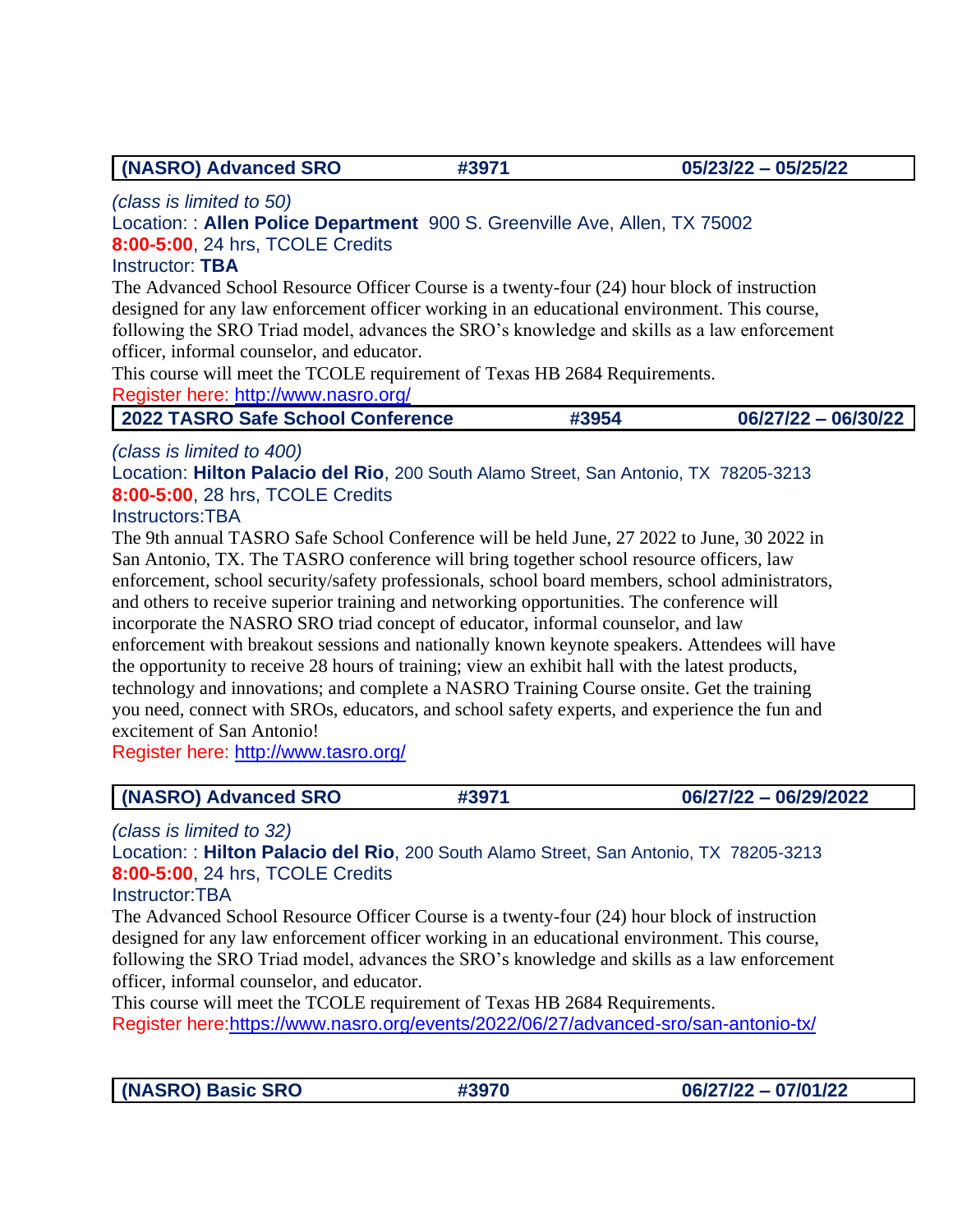#### *(class is limited to 50)*

Location: **Hilton Palacio del Rio**, 200 South Alamo Street, San Antonio, TX 78205-3213 **8:00-5:00**, 40 hrs, TCOLE Credits

Instructor: TBA

The NASRO Basic School Resource Officer Course is a forty-hour (40) block of instruction designed for law enforcement officers and school safety professionals working in an educational environment and with school administrators. The course provides tools for officers to build positive relationships with both students and staff.

Register here: https://www.nasro.org/events/2022/06/27/basic-sro/san-antonio-tx/

**(NASRO) AMHT #3970 07/18/2022 – 07/19/2022**

*(class is limited to 50)*

Location: **Berry Center,** 8877 Barker Cypress Rd, Cypress, TX 77433 **8:00-5:00**, 12 hrs, TCOLE Credits

Instructor: TBA

Adolescent Mental Health Training for School Resource Officers and Educators (AMHT) is designed to help school resource officers and school personnel to better identify and respond to students who are suspected of having a mental health need. It was developed by the National Center for Youth Opportunity and Justice (NCYOJ) at Policy Research Associates and is intended to help school resource officers and other school professionals develop the critical skills and capacity for appropriately responding to the many predictable behavior issues that are typically observed among adolescents with mental health needs. Register here:<http://www.nasro.org/>

*Beginning February 1, 2020 the cost for TASRO classes will be \$35 for all class attendees that are not with an agency within the TASRO. Payment must be received before the class begins by cash, paypal, check or money order.For classes that have a limit, preference for seating will be given to in-region agency registrants*